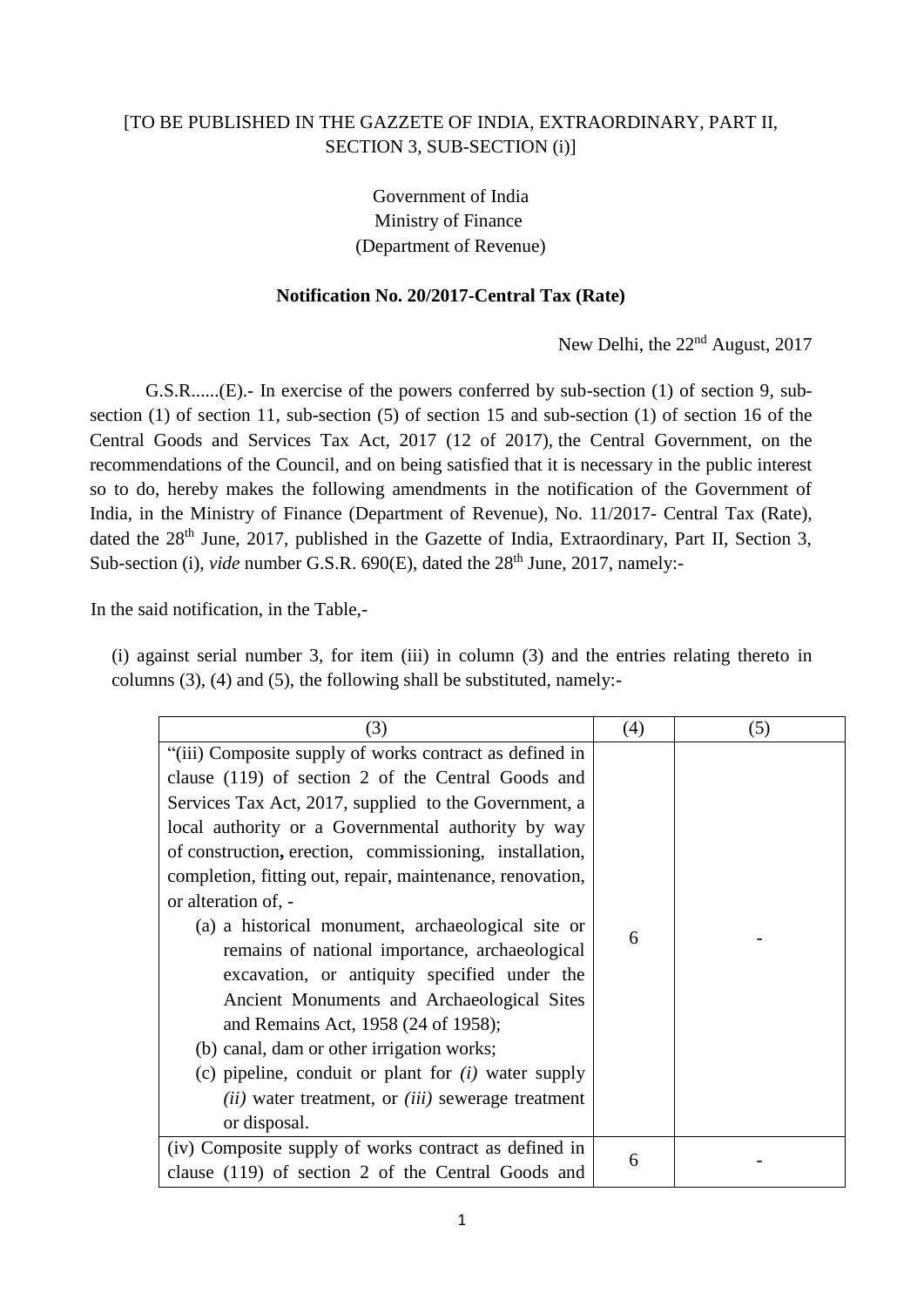| Services Tax Act, 2017, supplied by<br>way                 |   |  |
|------------------------------------------------------------|---|--|
| of construction, erection, commissioning, installation,    |   |  |
| completion, fitting out, repair, maintenance, renovation,  |   |  |
| or alteration of,-                                         |   |  |
| (a) a road, bridge, tunnel, or terminal for road           |   |  |
| transportation for use by general public;                  |   |  |
| (b) a civil structure or any other original works          |   |  |
| pertaining to a scheme under Jawaharlal Nehru              |   |  |
| National Urban Renewal Mission or Rajiv                    |   |  |
| Awaas Yojana;                                              |   |  |
| (c) a civil structure or any other original works          |   |  |
| pertaining to the "In-situ rehabilitation of               |   |  |
| existing slum dwellers using land as a resource            |   |  |
| through private participation" under the                   |   |  |
| Housing for All (Urban) Mission/Pradhan                    |   |  |
| Mantri Awas Yojana, only for existing slum                 |   |  |
| dwellers;                                                  |   |  |
| (d) a civil structure or any other original works          |   |  |
| pertaining to the "Beneficiary led individual              |   |  |
| house construction / enhancement" under the                |   |  |
| Housing for All (Urban) Mission/Pradhan                    |   |  |
| Mantri Awas Yojana;                                        |   |  |
| (e) a pollution control or effluent treatment plant,       |   |  |
| except located as a part of a factory; or                  |   |  |
| (f) a structure meant for funeral, burial<br><sub>or</sub> |   |  |
| cremation of deceased.                                     |   |  |
| (v) Composite supply of works contract as defined in       |   |  |
| clause (119) of section 2 of the Central Goods and         |   |  |
| Services Tax Act, 2017, supplied by way of                 |   |  |
| construction, erection, commissioning, or installation of  |   |  |
| original works pertaining to,-                             |   |  |
|                                                            |   |  |
| (a) railways, excluding monorail and metro;                |   |  |
| (b) a single residential unit otherwise than as a part     |   |  |
| of a residential complex;                                  | 6 |  |
| (c) low-cost houses up to a carpet area of 60 square       |   |  |
| metres per house in a housing project approved             |   |  |
| by competent authority empowered under the                 |   |  |
| 'Scheme of Affordable Housing in Partnership'              |   |  |
| framed by the Ministry of Housing and Urban                |   |  |
| Poverty Alleviation, Government of India;                  |   |  |
| (d) low cost houses up to a carpet area of 60 square       |   |  |
| metres per house in a housing project approved             |   |  |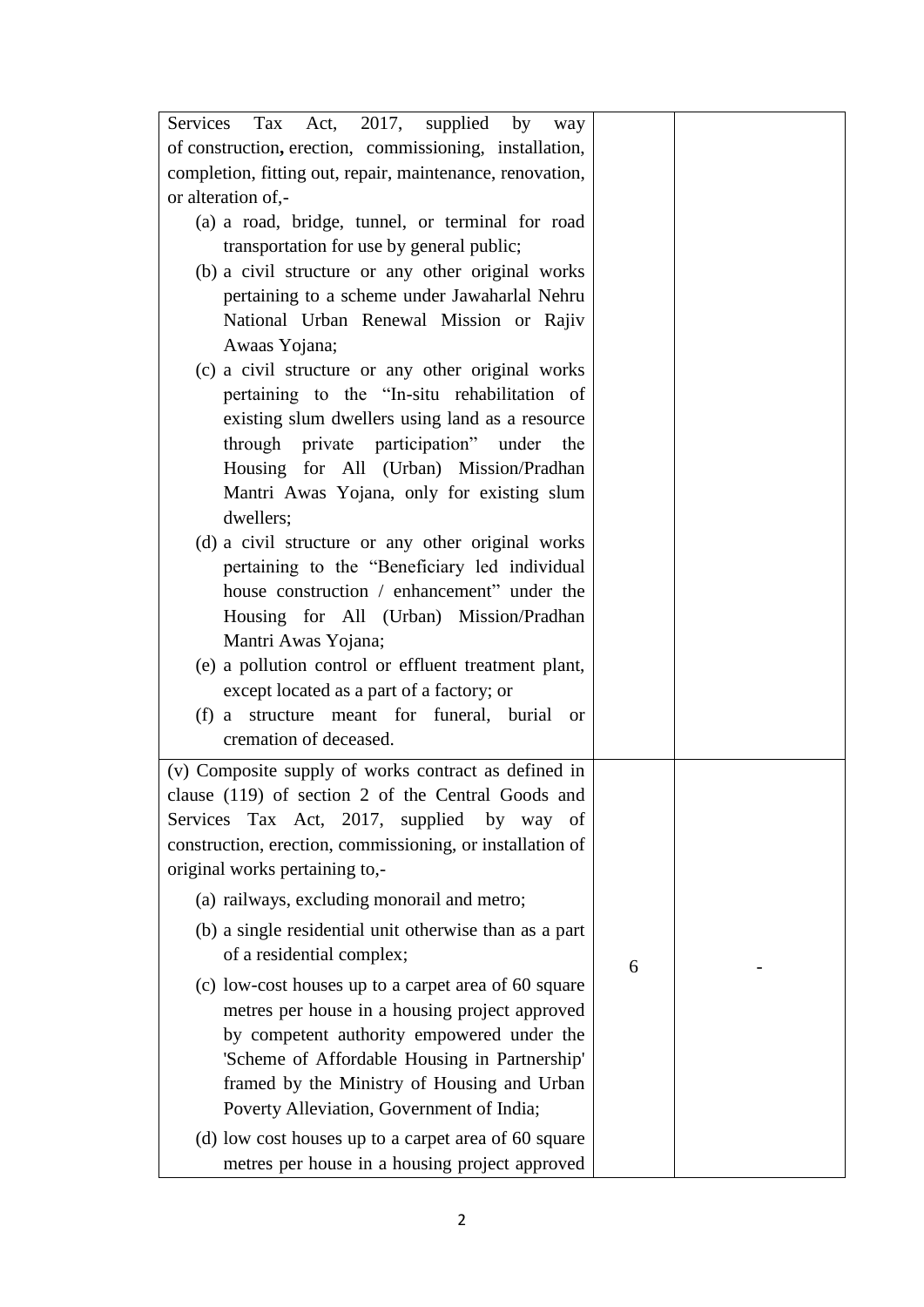| by the competent authority under-                                                                                                                                    |   |  |
|----------------------------------------------------------------------------------------------------------------------------------------------------------------------|---|--|
| the "Affordable Housing"<br>(1)<br>1n<br>Partnership" component of the Housing<br>for All (Urban) Mission/Pradhan Mantri<br>Awas Yojana;                             |   |  |
| (2) any housing scheme of a State<br>Government;                                                                                                                     |   |  |
| (e) post-harvest storage infrastructure<br>for<br>agricultural produce including a cold storage for<br>such purposes; or                                             |   |  |
| (f) mechanised food grain handling<br>system,<br>machinery or equipment for units processing<br>agricultural produce as food stuff excluding<br>alcoholic beverages. |   |  |
| $(vi)$ Construction services other than $(i)$ , $(ii)$ , $(iii)$ , $(iv)$<br>and $(v)$ above.                                                                        | 9 |  |

(ii) against serial number 8, for item (vi) in column (3) and the entries relating thereto in columns (3), (4) and (5), the following shall be substituted, namely:-

| (3)                                                   | (4) | (5)                           |  |  |
|-------------------------------------------------------|-----|-------------------------------|--|--|
| "(vi) Transport of passengers by motorcab where the   |     | Provided that credit          |  |  |
| cost of fuel is included in the consideration charged |     | of input tax charged          |  |  |
| from the service recipient.                           |     | goods<br>and<br><sub>on</sub> |  |  |
|                                                       |     | services used<br>in           |  |  |
|                                                       | 2.5 | supplying<br>the              |  |  |
|                                                       |     | service has not been          |  |  |
|                                                       |     | taken                         |  |  |
|                                                       |     | [Please refer<br>to           |  |  |
|                                                       |     | Explanation<br>no.            |  |  |
|                                                       |     | $(iv)$ ]                      |  |  |
|                                                       |     | <sub>or</sub>                 |  |  |
|                                                       | 6   | ".                            |  |  |

(iii) against serial number 9, for item (iii) in column (3) and the entries relating thereto in columns (3), (4) and (5), the following shall be substituted, namely:-

|                                                     | (4) |                      |
|-----------------------------------------------------|-----|----------------------|
| "(iii) Services of goods transport agency (GTA) in  | 2.5 | Provided that credit |
| relation to transportation of goods (including used |     | of input tax charged |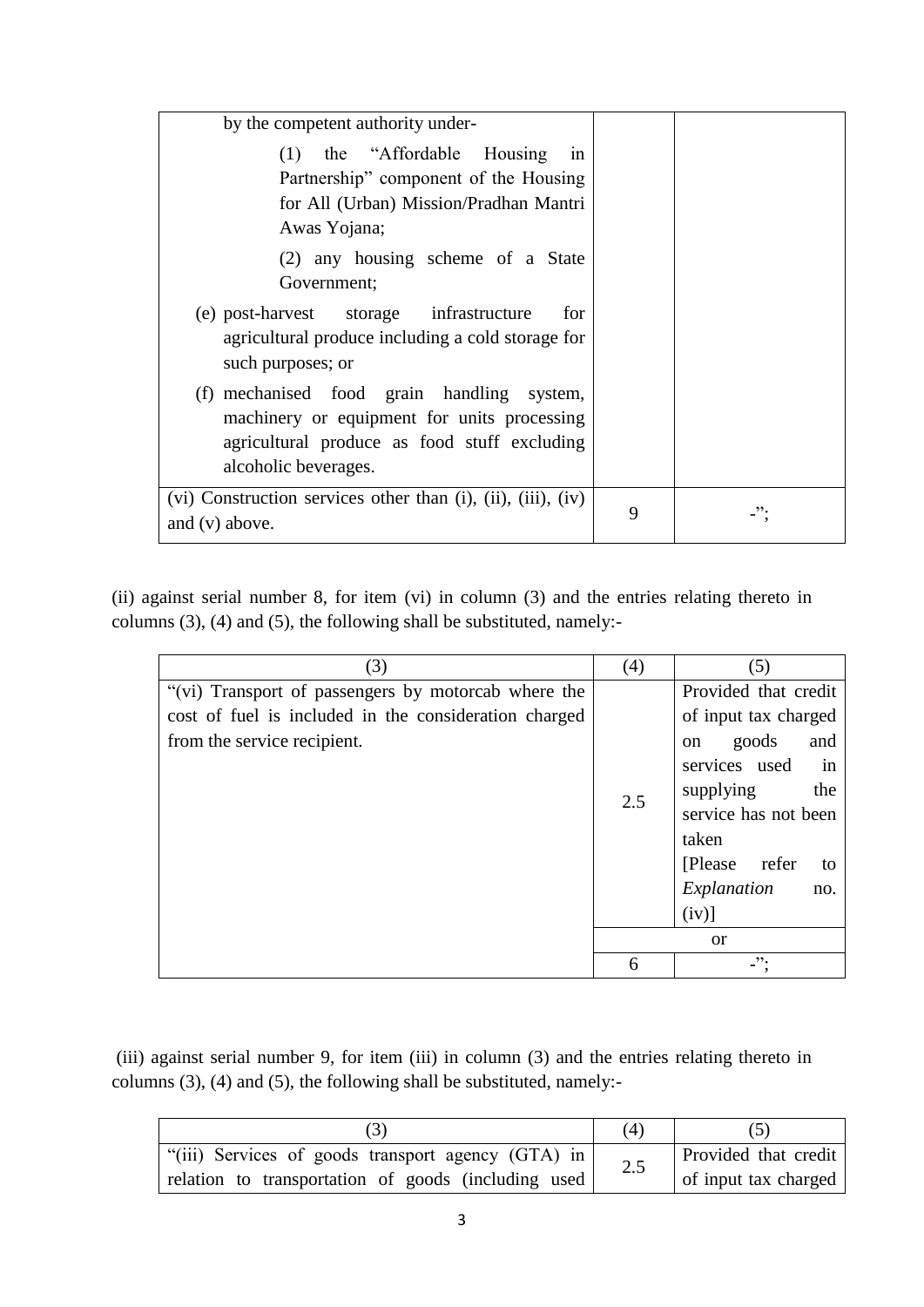| household goods for personal use).                       |   | goods<br>and<br><sub>on</sub> |
|----------------------------------------------------------|---|-------------------------------|
| <i>Explanation</i> .- "goods transport agency" means any |   | services used<br>in           |
| person who provides service in relation to transport of  |   | supplying<br>the              |
| goods by road and issues consignment note, by            |   | service has not been          |
| whatever name called.                                    |   | taken                         |
|                                                          |   | [Please refer<br>to           |
|                                                          |   | Explanation<br>no.            |
|                                                          |   | $(iv)$ ]                      |
|                                                          |   | $\alpha$                      |
|                                                          |   | Provided that the             |
|                                                          |   | goods transport               |
|                                                          |   | agency opting to              |
|                                                          |   | pay central tax @             |
|                                                          |   | 6% under this entry           |
|                                                          | 6 | shall, thenceforth,           |
|                                                          |   | be liable to pay              |
|                                                          |   | central tax @ 6% on           |
|                                                          |   | all the services of           |
|                                                          |   | GTA supplied by               |
|                                                          |   | it.";                         |

(iv) against serial number 10, for item (i) in column (3) and the entries relating thereto in columns (3), (4) and (5), the following shall be substituted, namely:-

| (3)                                                    | (4) | (5)                  |  |  |  |
|--------------------------------------------------------|-----|----------------------|--|--|--|
| "(i) Renting of motorcab where the cost of fuel is     |     | Provided that credit |  |  |  |
| included in the consideration charged from the service |     | of input tax charged |  |  |  |
| recipient.                                             |     | goods<br>and<br>on   |  |  |  |
|                                                        |     | services used in     |  |  |  |
|                                                        | 2.5 | supplying<br>the     |  |  |  |
|                                                        |     | service has not been |  |  |  |
|                                                        |     | taken                |  |  |  |
|                                                        |     | [Please refer<br>to  |  |  |  |
|                                                        |     | Explanation<br>no.   |  |  |  |
|                                                        |     | $(iv)$ ]             |  |  |  |
|                                                        |     | <sub>or</sub>        |  |  |  |
|                                                        | 6   | -".                  |  |  |  |

(v) against serial number 11, for item (i) in column (3) and the entries relating thereto in columns (3), (4) and (5), the following shall be substituted, namely:-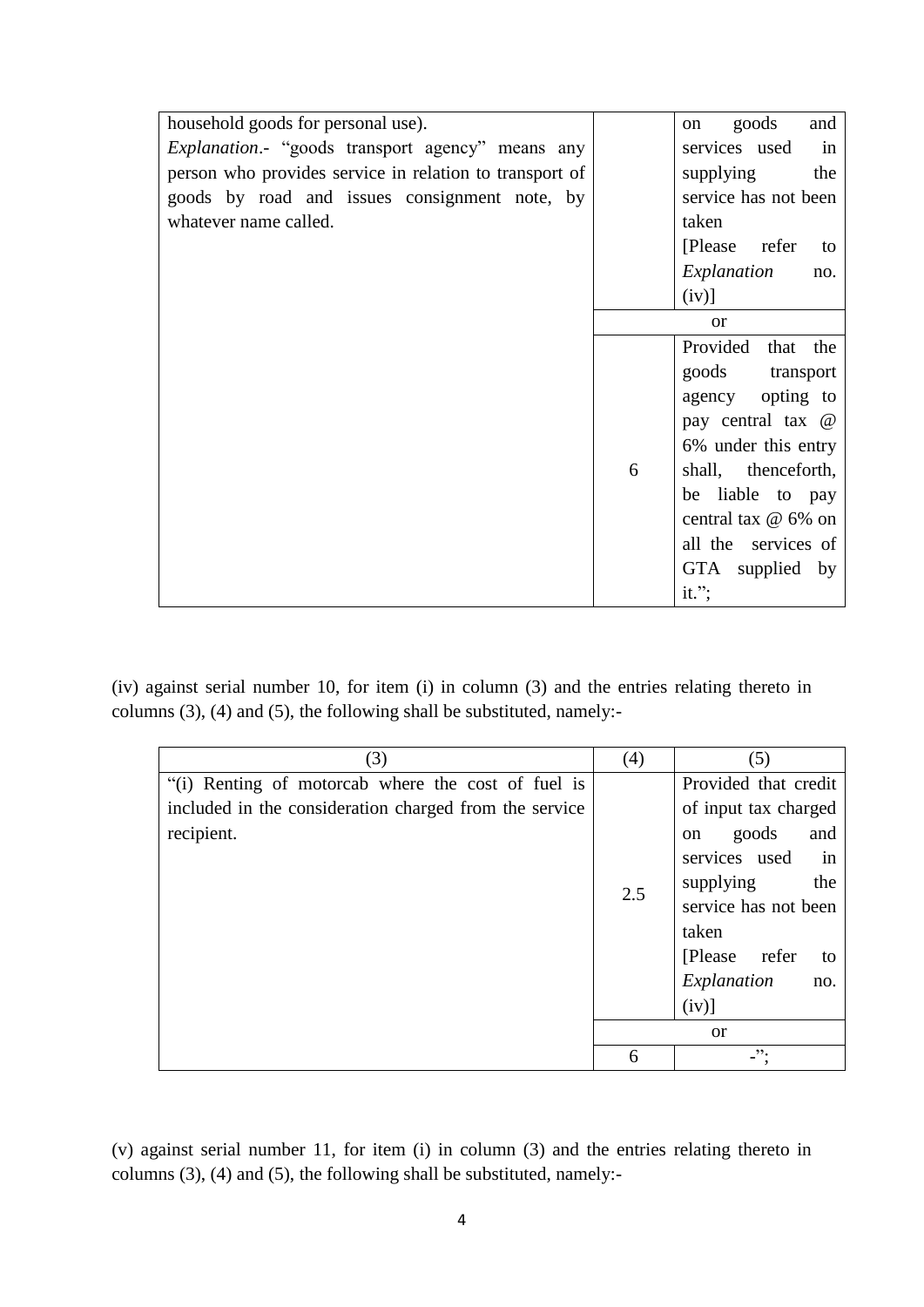| (3)                                                      | (4) | (5)                  |  |
|----------------------------------------------------------|-----|----------------------|--|
| "(i) Services of goods transport agency (GTA) in         |     | Provided that credit |  |
| relation to transportation of goods (including used      |     | of input tax charged |  |
| household goods for personal use).                       |     | goods<br>and<br>on   |  |
| <i>Explanation</i> .- "goods transport agency" means any |     | services used<br>in  |  |
| person who provides service in relation to transport of  | 2.5 | supplying<br>the     |  |
| goods by road and issues consignment note, by            |     | service has not been |  |
| whatever name called.                                    |     | taken                |  |
|                                                          |     | [Please refer<br>to  |  |
|                                                          |     | Explanation<br>no.   |  |
|                                                          |     | $(iv)$ ]             |  |
|                                                          |     | <b>or</b>            |  |
|                                                          |     | Provided that the    |  |
|                                                          |     | goods transport      |  |
|                                                          |     | opting to<br>agency  |  |
|                                                          |     | pay central tax @    |  |
|                                                          |     | 6% under this entry  |  |
|                                                          | 6   | shall, thenceforth,  |  |
|                                                          |     | be liable to pay     |  |
|                                                          |     | central tax @ 6% on  |  |
|                                                          |     | all the services of  |  |
|                                                          |     | GTA supplied by      |  |
|                                                          |     | $it.$ ";             |  |

(vi) against serial number 26,-

 $(a)$  in column  $(3)$ , in item  $(i)$ ,-

(A) for sub-item (b), the following sub-item shall be substituted, namely:-

 "(b) Textiles and textile products falling under Chapter 50 to 63 in the First Schedule to the Customs Tariff Act, 1975 (51of 1975);";

(B) the *Explanation* shall be omitted;

(b) for item (ii) in column (3) and the entries relating thereto in columns (3), (4) and (5), the following shall be substituted, namely:-

| (3)                                                           |     |  |
|---------------------------------------------------------------|-----|--|
| "(ii) Services by way of any treatment or process on goods    |     |  |
| belonging to another person, in relation to-                  |     |  |
| (a) printing of newspapers;                                   | 2.5 |  |
| (b) printing of books (including Braille books), journals and |     |  |
| periodicals.                                                  |     |  |